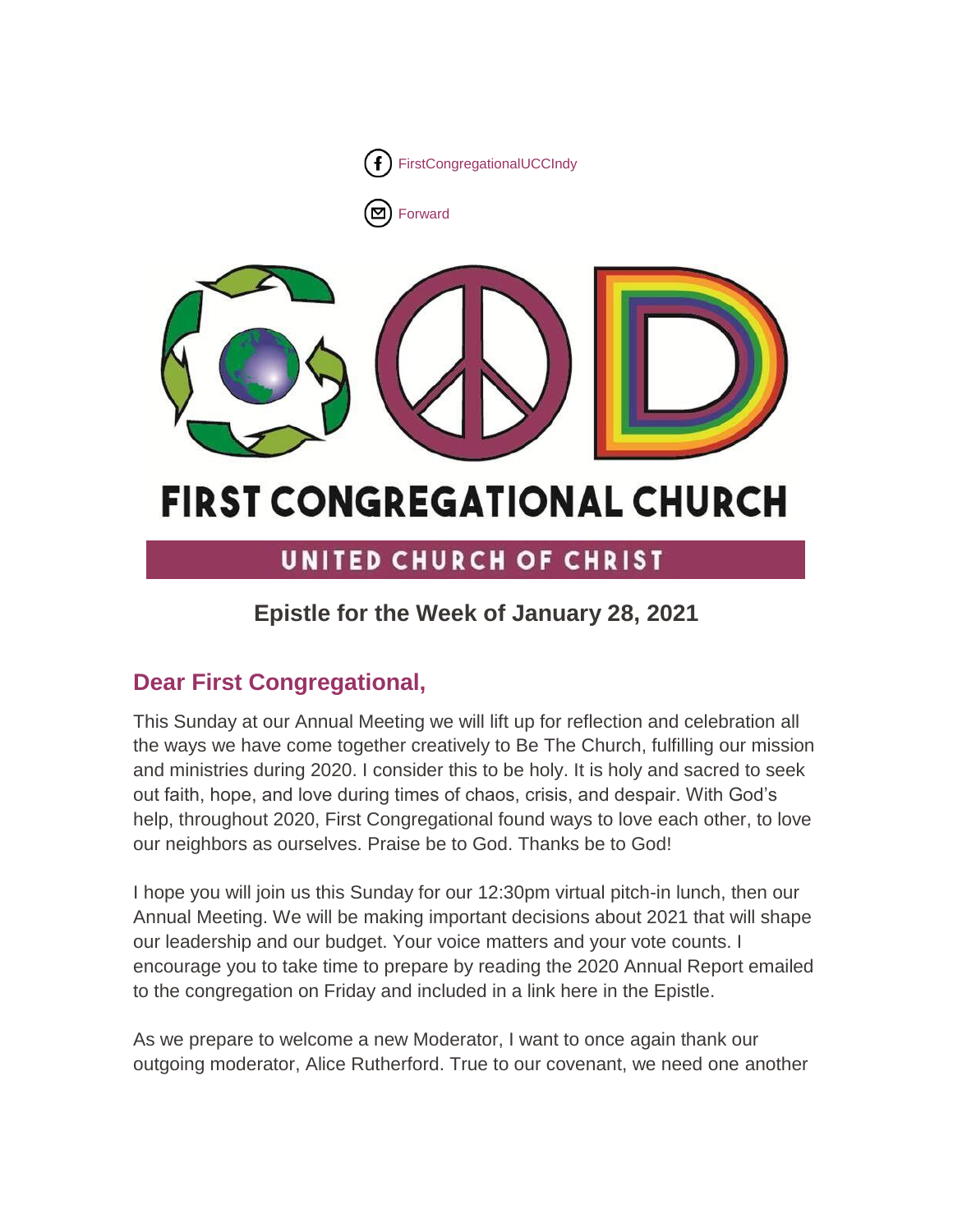and in 2020 we needed the gifts, skills, dedication, passion, and hard work of leading our church that Alice so generously provided to us. On behalf of all of us, thank you Alice! Well done, good and faithful servant of Christ.

May God bless us as we transition into a new season of leadership and life together, guided by God's Spirit of Love.

Blessings, Pastor Sarah

### **THIS SUNDAY**

**Sunday Adult Education, 9:30 a.m. (Zoom) January 31:** Part 3 of "If It Weren't for the Women: Women's Leadership in Social Justice."

### **Sunday Worship, 11AM (YouTube, FaceBook, Dial In)**

**Scripture:** Psalm 111 **Sermon:** "God's Covenant of Compassion, Justice, and Love"

### **Coffee Hour via Zoom, immediately after worship**

### **Annual Meeting! This Sunday at 1:00 on Zoom! Lunch at 12:30 on Zoom!** Come one, come all! Everyone is welcome! Everyone is I-M-P-O-R-T-A-N-T! See you there! - Alice Rutherford, Moderator P.S. *Please read the [2020 Annual Report](https://mcusercontent.com/7a2e4c501545b6d78729a64a1/files/c8eb652b-3a9b-4a39-89c3-2488c9df6106/2020_Annual_Report.02.pdf) prior to our meeting!*

### **Thank You for Your Support of First Congregational UCC**

Please continue supporting the mission and ministries of your local church by mailing a check to the church or through online donations at <http://www.fcindy.org/online-giving/>

### **THIS WEEK AT FC**

### **How to Access our Zoom Gatherings**

[https://us04web.zoom.us/j/9264494206?pwd=dmtWbWE5UXRBTk5pcHZlYlB0aEF](https://us04web.zoom.us/j/9264494206?pwd=dmtWbWE5UXRBTk5pcHZlYlB0aEFVUT09) [VUT09](https://us04web.zoom.us/j/9264494206?pwd=dmtWbWE5UXRBTk5pcHZlYlB0aEFVUT09) Meeting ID: 926 449 4206 Password: 7171 If you click on the URL, you should not need to enter in the Meeting ID and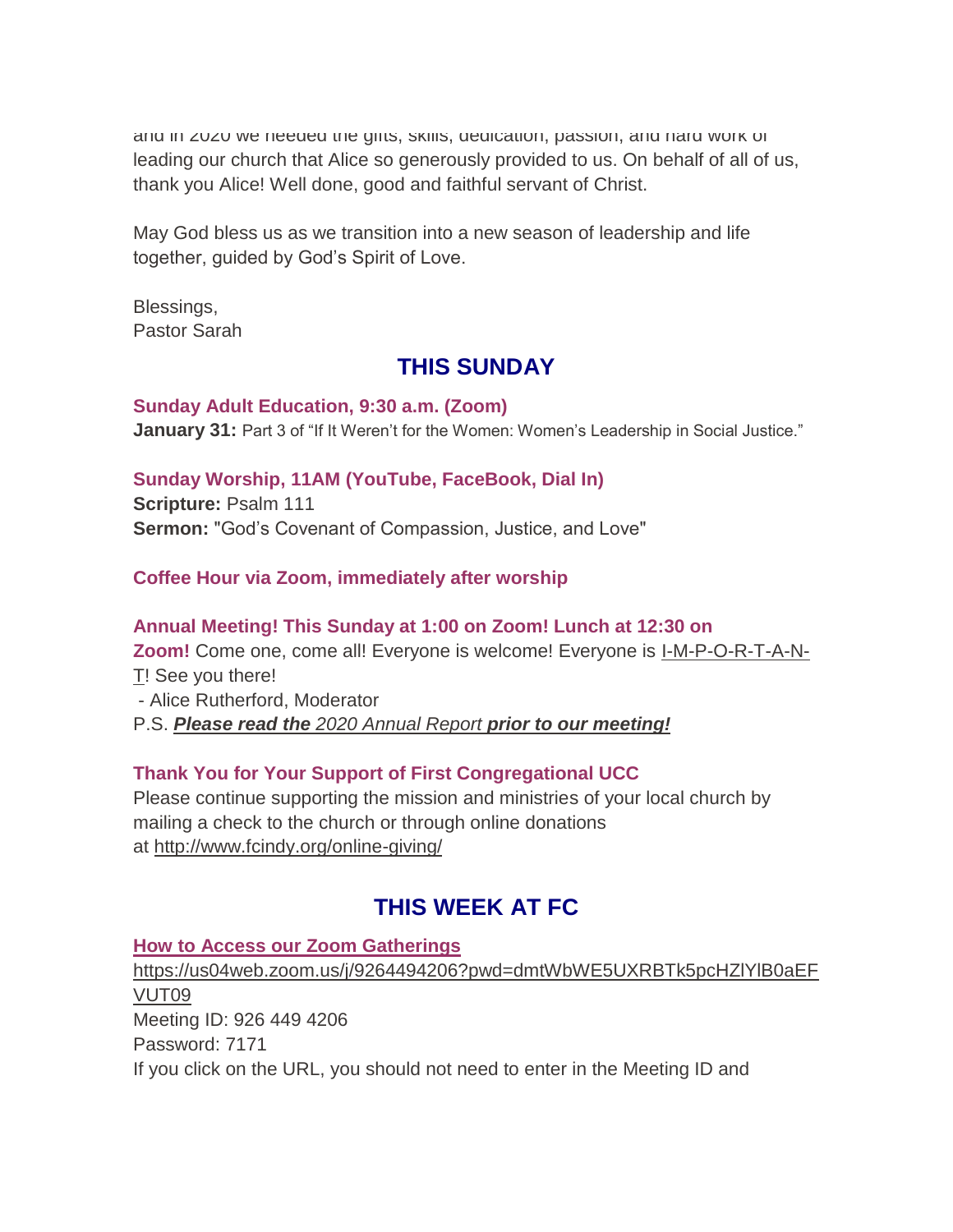Password.

To dial in by phone: +1 312 626 6799, Meeting ID 926 449 4206, Password 7171.

### **TODAY!**

- **Spiritual Support Group at 5:00 p.m. -** This group openly invites anyone seeking spiritual care concerning well being. Contact Pat Larracey at [plainandfancy1963@att.net,](mailto:plainandfancy1963@att.net) or 317-625-6801, or Pastor Sarah at [pastorsarah@fcindy.org,](mailto:pastorsarah@fcindy.org) or 386-478-9012.
- **Women's Lunch (Zoom) at 11:30 a.m. -** Please contact Sue Chapman at (317) 259-1806 or [carolsuech59@gmail.com](mailto:carolsuech59@gmail.com) for more information.
- **Men's Lunch (Zoom) at 1:00 p.m. -** Please contact Randy Walker at (317) 796-2081 or aa28977rwalker@gmail.com for more information.

#### **Zoom Vespers on Tuesdays from 7:00 - 7:30 p.m.**

Join us on Zoom for a time of togetherness, Scripture, and sharing of joys and concerns.

**Soul Care with Pastor Sarah via Zoom-** Join us after Zoom Vespers on **Tuesdays at 7:30p.m.** Simply stick around after vespers for a time to check-in and to pray together.

**Trustees Meeting (Zoom) - Wednesday, Feb 3 at 7:00 p.m.**

### **COMING UP**

#### **Racial Justice Team - Book/Movie Discussion February 7**

We have chosen the Young Adult novel **"The Hate You Give" by Angie Smith** as our next book. The book is available widely at the library. It has also been made into a movie. We will have one discussion about it in a **buzz on February 7**. It is a powerful depiction of multiple perspectives of black lives in the current world. As quoted in the book: "What's the point of having a voice if you're gonna be silent in those moments you shouldn't be?"

Thank you, the Racial Justice Team: Pastor Sarah, Carol, Cassidy, Alice, Karen

### **Please click** [HERE](https://mcusercontent.com/7a2e4c501545b6d78729a64a1/files/5d6c1642-d4df-452d-8ead-028d2af0d818/January_Colony_2021.01.pdf) **to view the January Colony with more information and events happening this month!**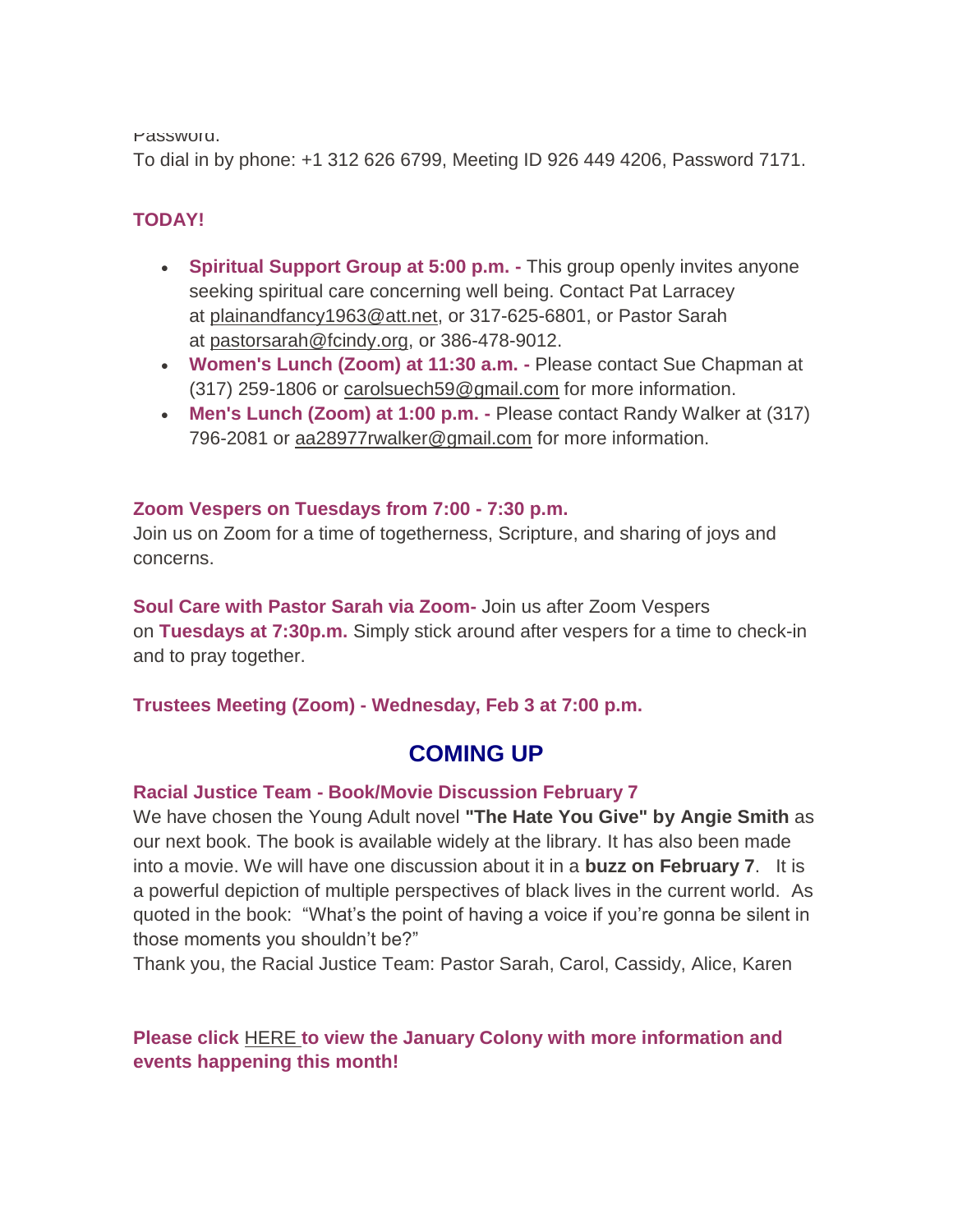### **CONNECTION & SUPPORT**

### **FC Facebook page** (click **[here](https://www.facebook.com/FirstCongregationalUCCIndy/)**)

"**First Congregational Indy Fellowship**" group on Facebook (click **[here](https://www.facebook.com/groups/521333455186422/)**).

### **Pastoral Care**

Pastor Sarah may be reached at (386) 478-9012 or [pastorsarah@fcindy.](mailto:pastorsarah@fcindy.org)

### **Pastor Sarah's Sabbath Days: Mondays & Saturdays**

The congregation covenant with Pastor Sarah to provide 2 days per week for personal rest and family renewal. On Mondays and Saturdays, Pastor Sarah is not available unless it is a pastoral emergency. Thank you for honoring this sacred gift of Sabbath time for our Pastor and her family.

### **Additional Church Support Contacts**

Pastor Carol [\(casowle@gmail.com\)](mailto:casowle@gmail.com) Office Administrator, Shannon [\(shannon@fcindy.org\)](mailto:shannon@fcindy.org) Moderator, Alice Rutherford [\(alice@caloosaspirit.net\)](mailto:alice@caloosaspirit.net) Vice Moderator, Larry Eckel [\(lspeckel@comcast.net\)](mailto:lspeckel@comcast.net)

### **Mental Health Support:**

- **Substance Abuse and Mental Health Services Administration's Disaster Distress Helpline:** 1-800-985-5990, or text "TalkWithUs" to 66746.
- **National Suicide Prevention Hotline**: 1-800-273-TALK (8255) (press 1 for veterans, 2 for Spanish)
- **National Alliance on Mental Illness (NAMI)** Information HelpLine provides information and referral services. 1-800-950-NAMI (6264) and [www.nami.org.](http://www.nami.org/)
- **The Trevor Project hotline** offers support for LGBTQIA+ youth and families struggling with mental health challenges at 1-866-4-U-TREVOR (488-7386) and [www.theTrevorProject.org](http://www.thetrevorproject.org/)

**FC Emergency Fund -** The FC Emergency Fund is available to support financial needs for any of our church family who find themselves in need. To request funds for you or your family, please contact Pastor Sarah by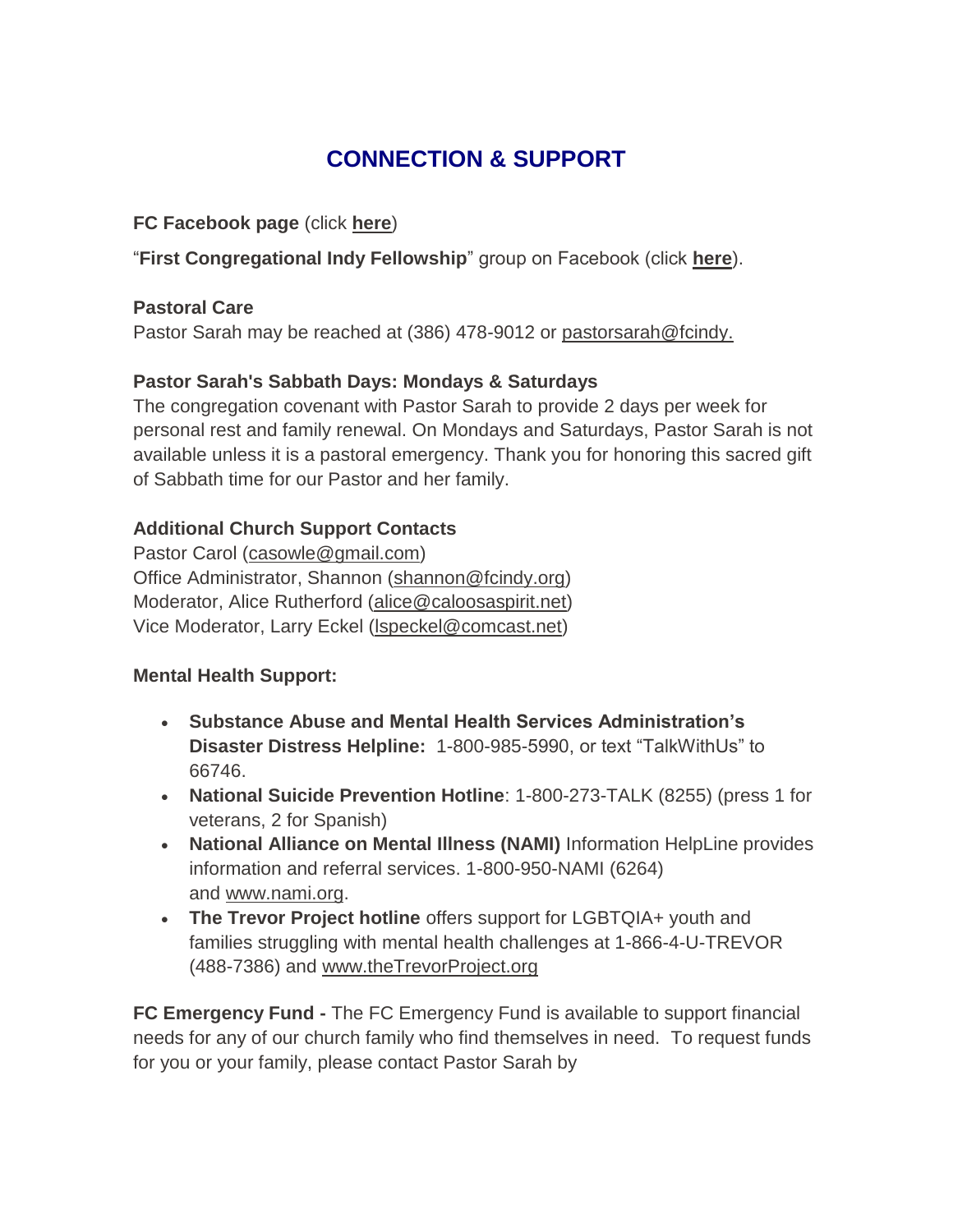email pastorsaran@rcindy.org or cell (386) 478-9012.

#### **FC Covid Protocols:**

Effective immediately, the church building is closed to in-person church gatherings until the following parameters are reached, based on guidance from Dr Virginia Caine, Marion County Public Health Director:

*A 7-day average of 5% (or less) positivity among unique individuals tested for a two-week period, and new cases per day at 35 or under in Marion County, per the metrics shown on [www.coronavirus.in.gov](http://www.coronavirus.in.gov/) .* 

At that time, the Council will decide reopening measures.

### **THIS WEEK AT FIRST CONGREGATIONAL**

### **3 Ways to Connect for Worship**

#### *YOUTUBE*

<https://www.youtube.com/channel/UCWV9wqAvPiUKSkEbjaV6Zpw>

- YouTube Live broadcasts at 11am..
- Use this option for live interacting and messaging. You must have or create a user account and be logged in to message live.

### *FACE BOOK*

[https://www.facebook.com/pg/FirstCongregationalUCCIndy/posts/?ref=page\\_int](https://www.facebook.com/pg/FirstCongregationalUCCIndy/posts/?ref=page_internal) [ernal](https://www.facebook.com/pg/FirstCongregationalUCCIndy/posts/?ref=page_internal)

- The video will be posted at 11am.
- This is for viewing only. For live interacting and commenting, please use the YouTube option.

### *DIAL-IN*

- Dial **317-204-3862**
- Landline is preferred for clarity.
- If calling with a smart phone, setting your cellular setting to Wi-Fi calling will be clearer.